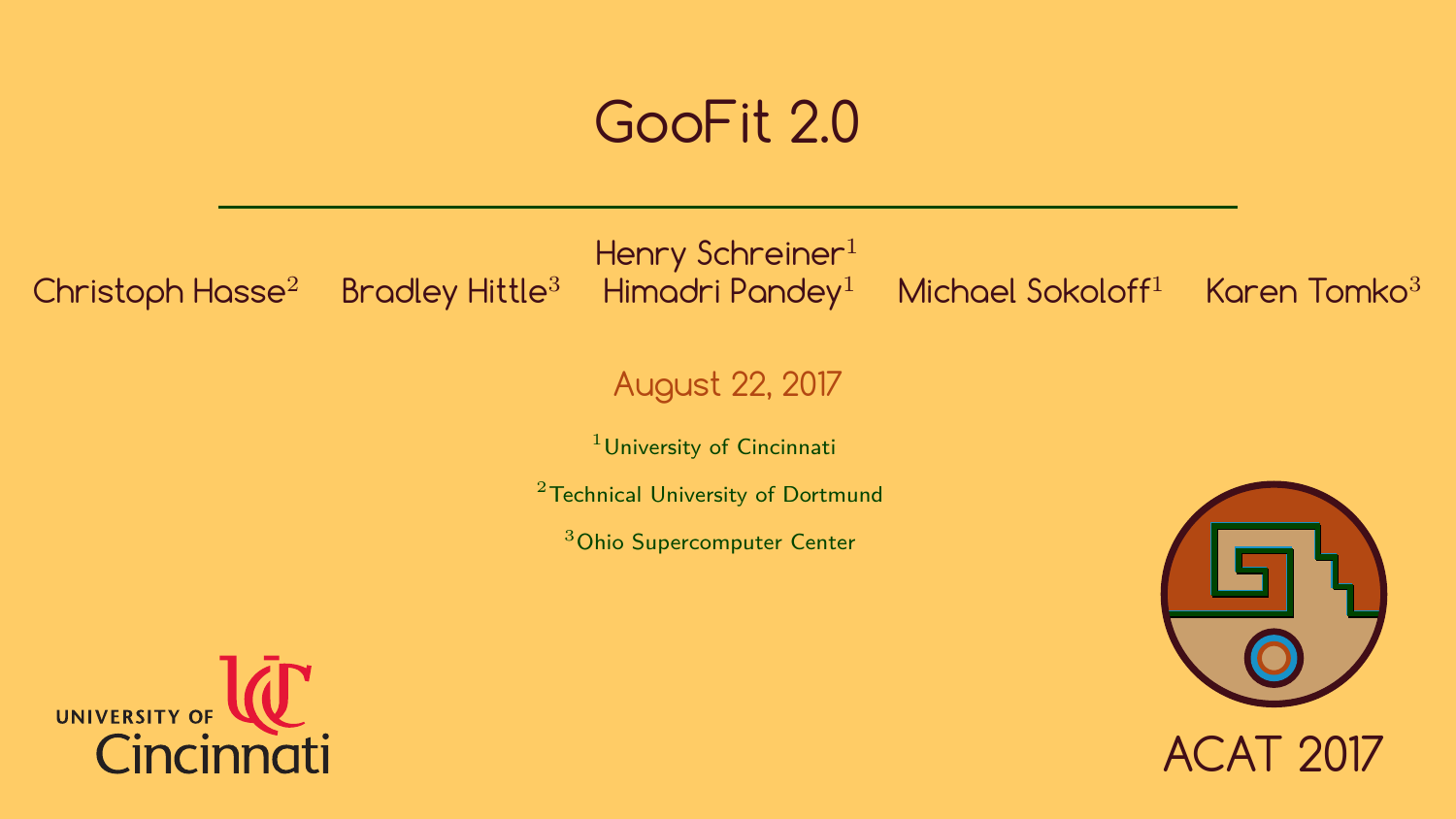



## [/GooFit/GooFit](https://github.com/GooFit/GooFit) LGPLv3

- Resembles the [RooFit](http://roofit.sourceforge.net) package
- Built for CUDA GPUs
- Also supports OpenMP on CPUs

#### Classic features

- PDF composition
- PDFs for amplitude analyses
- Binned and unbinned fits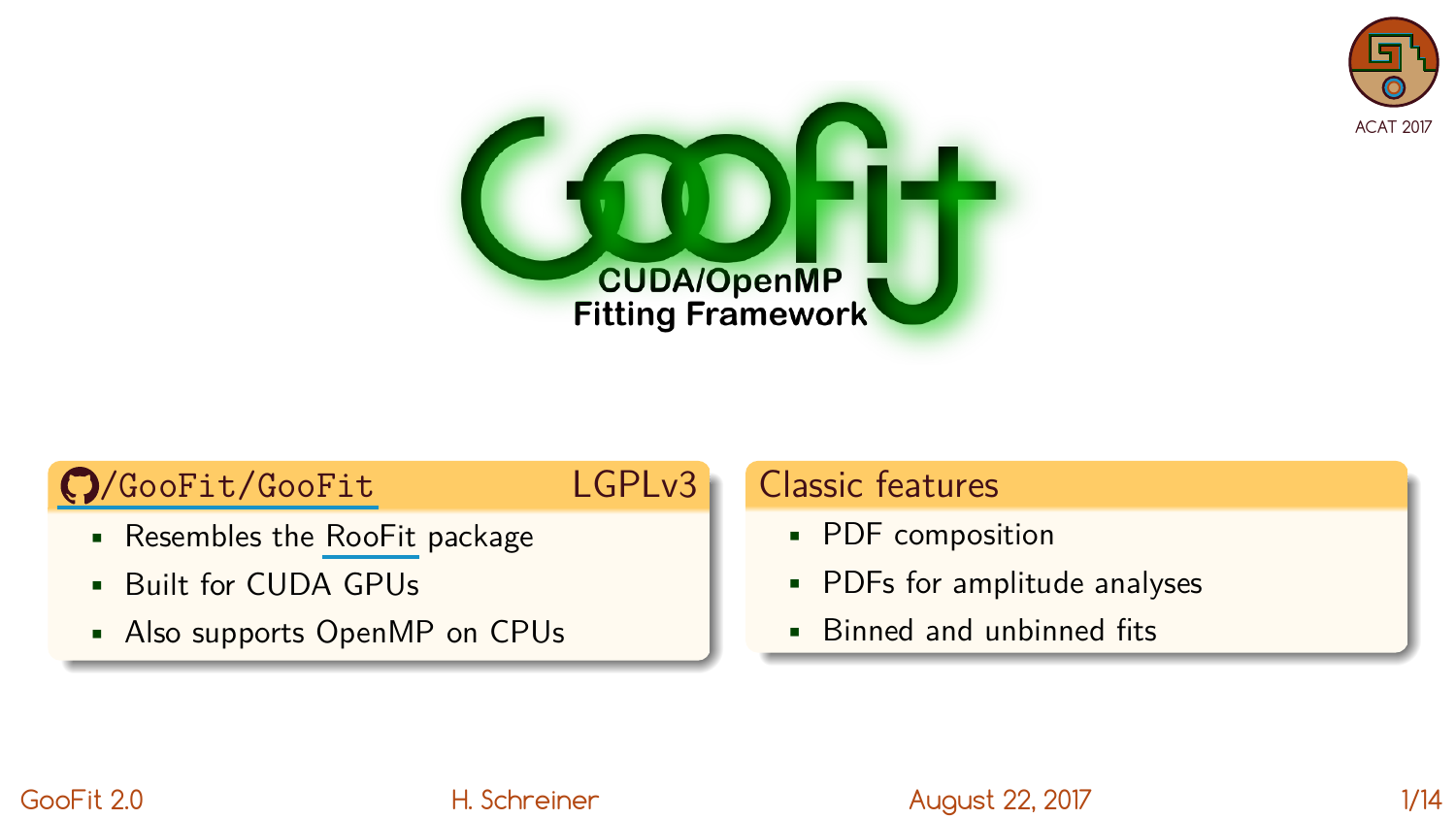# Features of a fit







### Powerful composition of PDFs

- Long list of built-in PDFs
- Combination PDFs using addition, multiplication, convolution, composition, etc.
- $\bullet$  100+ Variables possible
- Advanced users can create new PDFs
- Expert users can extend GooFit core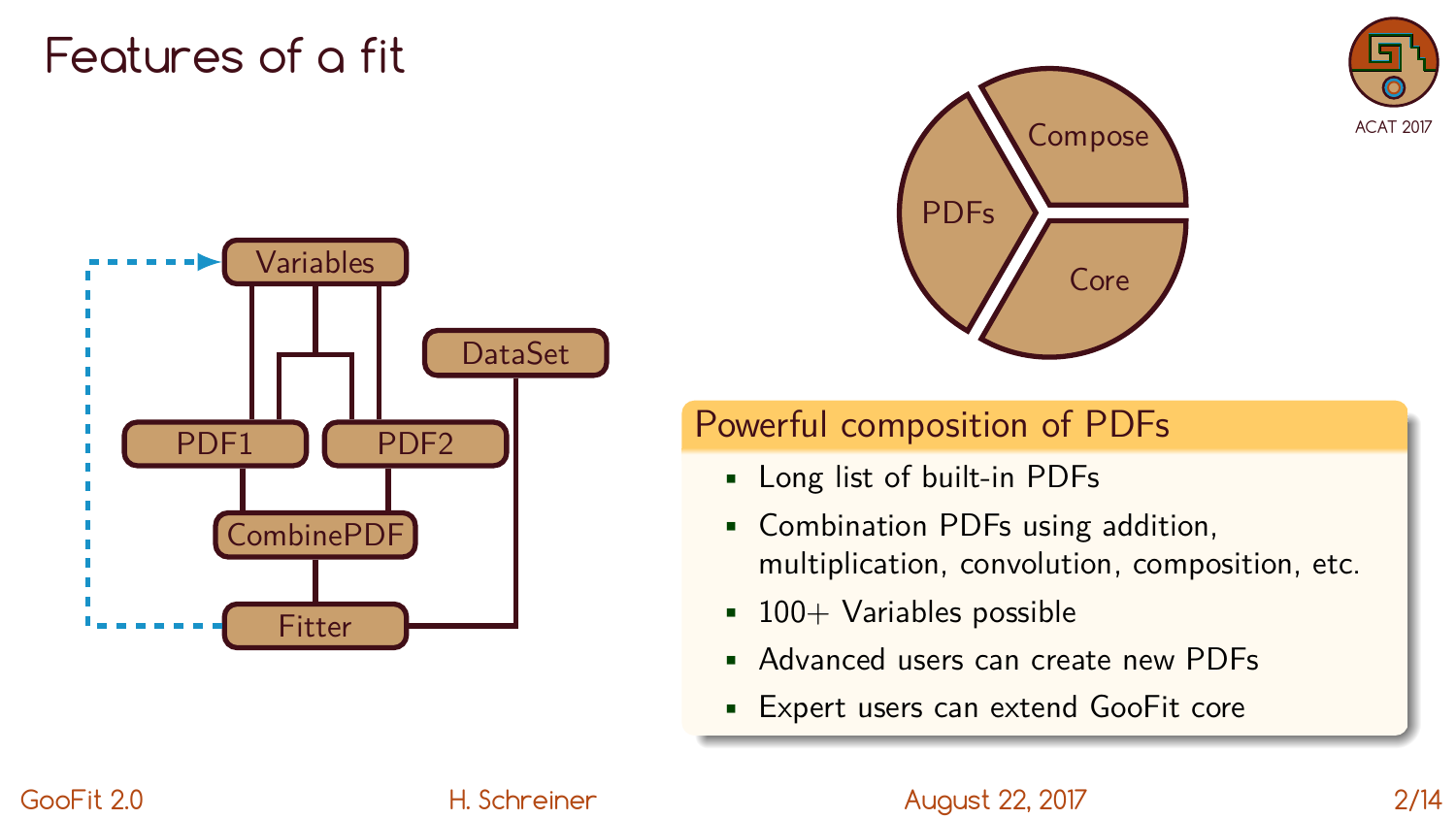# Common GPUs

### Classic CPUs **DP**

 $2.7 \text{ MHz} \times 2 \text{ cores} \times 16 \text{ FLOP/cyc} = 86.4 \text{ MFLOP/s}$  $2.4 \text{ MHz} \times 24 \text{ cores} \times 16 \text{ FLOP}/\text{cyc} = 921.6 \text{ MFLOP/s}$ 

### NVIDIA GPUs

- Programing language: CUDA
- Massively parallel identical operations (SIMD)
- Separate memory model (coprocessor)





|            |               |             |                   | <b>TFLOPS</b> |                 |           |          |      |
|------------|---------------|-------------|-------------------|---------------|-----------------|-----------|----------|------|
|            |               | <b>Name</b> | Stream processors | <b>Clock</b>  | <b>SP</b>       | <b>DP</b> | Cost     |      |
|            | Gamer         | GTX 1050 Ti | 768               | 1290 Mhz      | 1.98            | 0.062     | \$150    |      |
|            |               | GTX 1080 Ti | 3.584             | 1596 Mhz      | 11.3            | 0.33      | \$850    |      |
|            | <b>Server</b> | Tesla K40   | 2,880             | 745 Mhz       | 4.29            | 1.43      | \$3,000  |      |
|            |               | Tesla P100  | 3.584             | 1329 Mhz      | 9.3             | 4.7       | \$10,000 |      |
| GooFit 2.0 |               |             | H. Schreiner      |               | August 22, 2017 |           |          | 3/14 |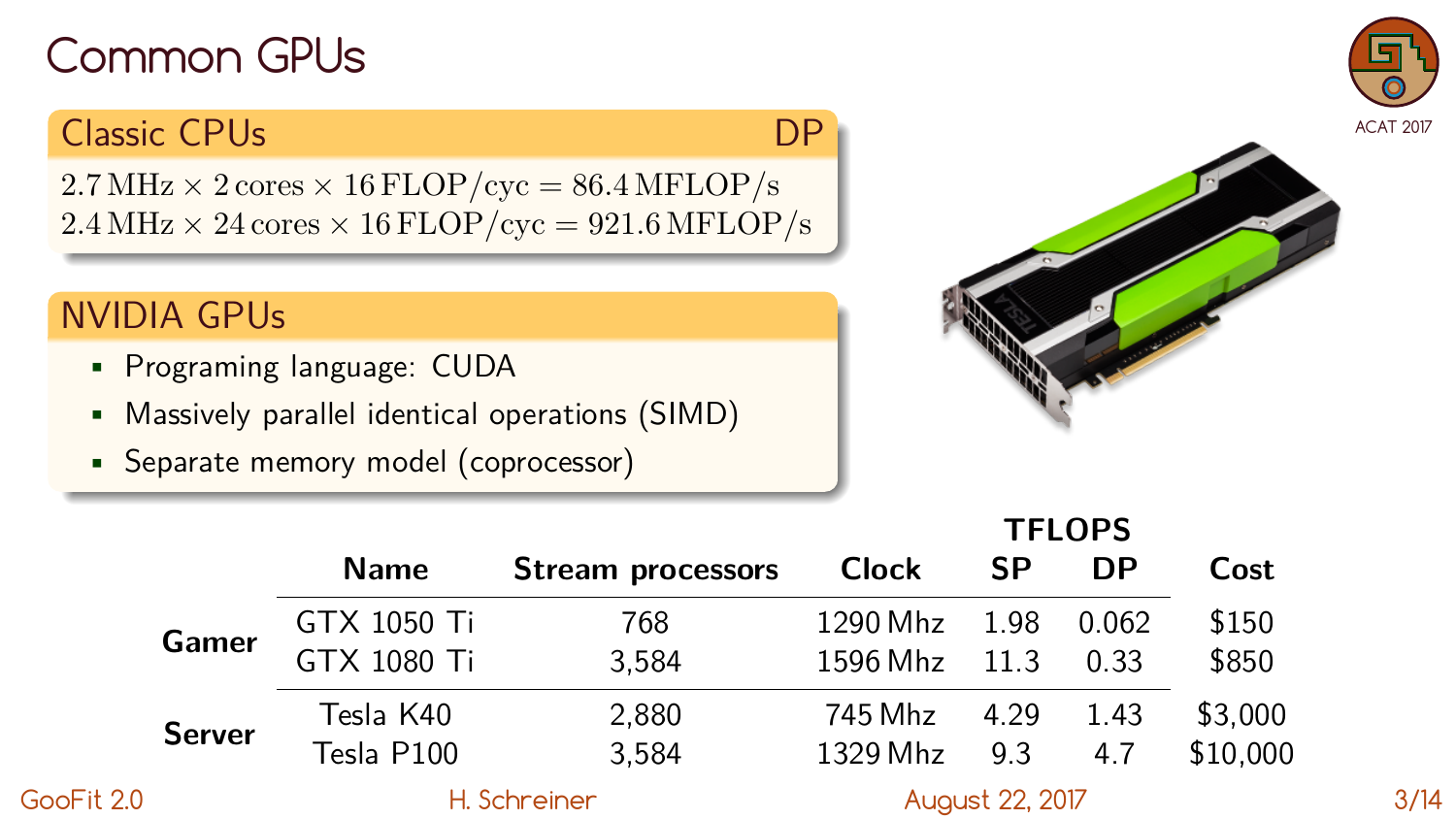

[GooFit 2.0](#page-0-0) H. Schreiner August 22, 2017 4/14

ACAT 2017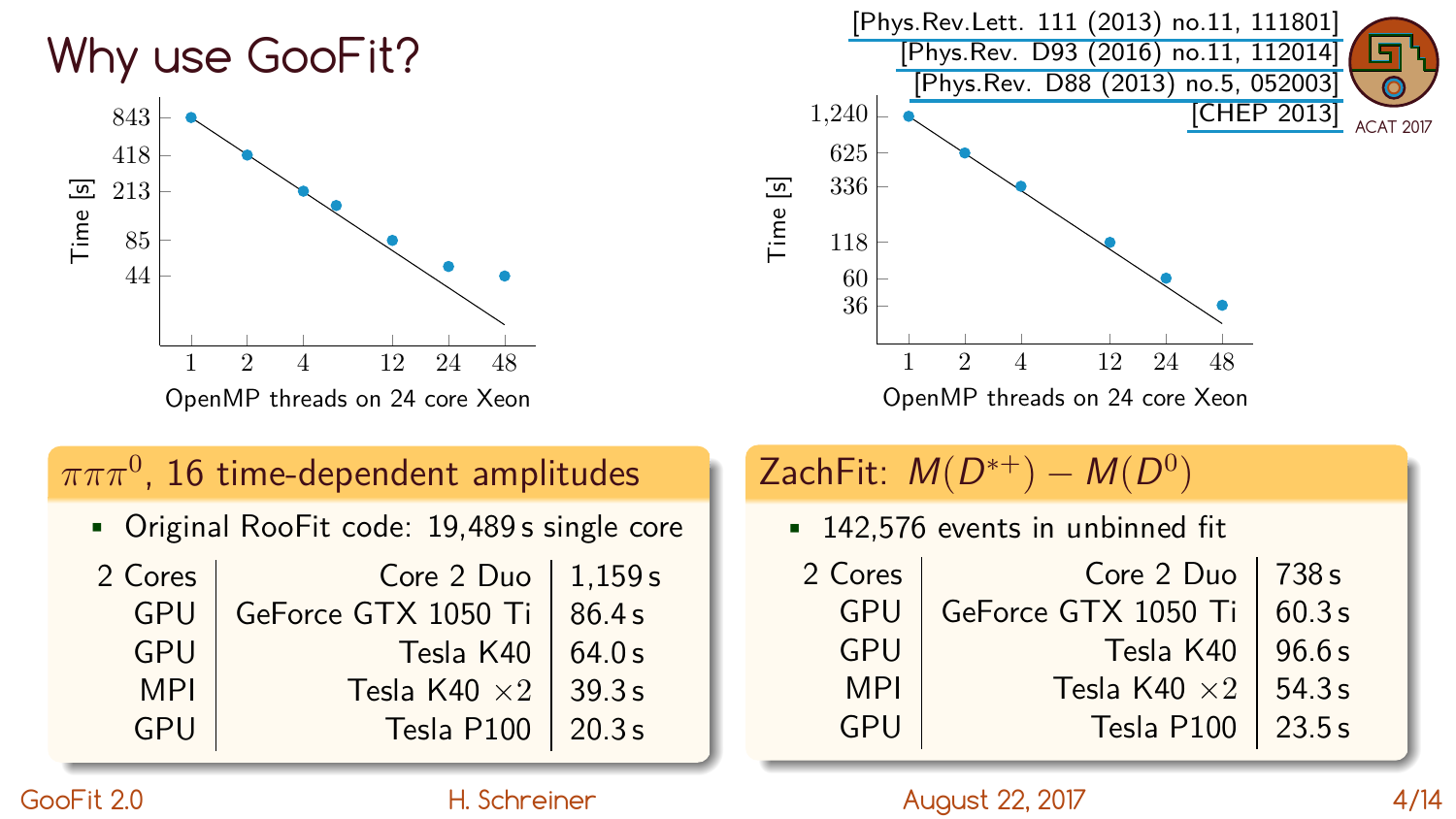# Why use GooFit? Reduce time to insight!



 $\pi\pi\pi^{0}$ , 16 time-dependent amplitudes

• Original RooFit code: 19,489 s single core

2 Cores Core 2 Duo 1,159 s GPU GeForce GTX 1050 Ti  $86.4 s$ GPU  $T$ esla K40 | 64.0 s MPI  $\vert$  Tesla K40  $\times$ 2  $\vert$  39.3 s GPU Tesla P100 | 20.3 s



OpenMP threads on 24 core Xeon

## ZachFit:  $M(D^{*+}) - M(D^0)$

• 142,576 events in unbinned fit

| 2 Cores    | Core 2 Duo   738 s   |                                              |
|------------|----------------------|----------------------------------------------|
| GPU        | GeForce GTX 1050 Ti  | 60.3 s                                       |
| GPU        | Tesla K40            | 96.6s                                        |
| <b>MPI</b> | Tesla K40 $\times 2$ | 54.3s                                        |
| GPU        | Tesla P100           | $\begin{array}{c} \boxed{23.5s} \end{array}$ |

#### [GooFit 2.0](#page-0-0) https://www.burgener.com/discrete and the Schreiner August 22, 2017 http://www.html

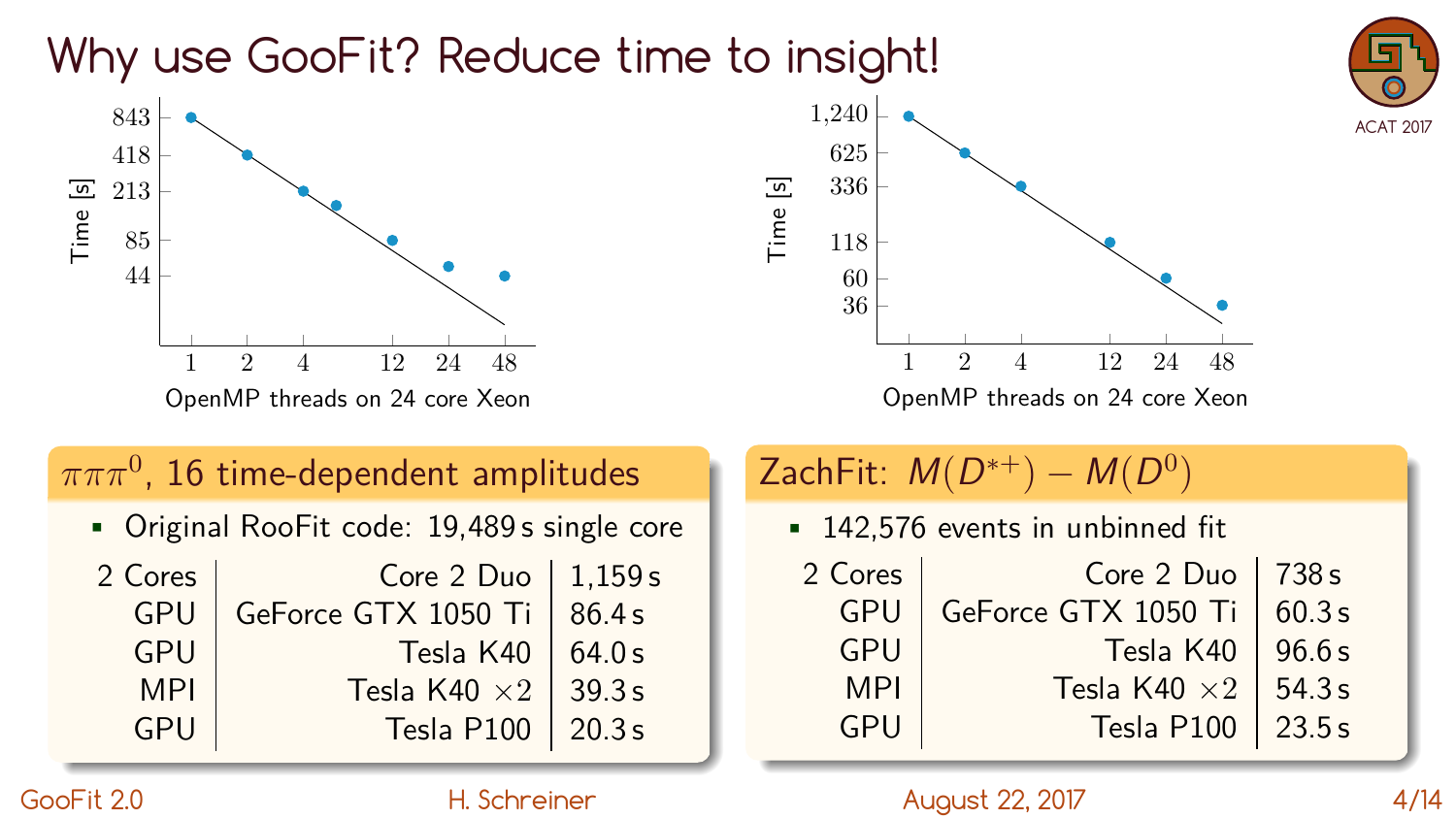# New build features





### CMake enabled features

- Supports IDEs like XCode and QtCreator
- Support for macOS, CPP backend
- Datafiles auto-download (New datasets!)
- Auto-library download and discovery
- Helpers at  $\Omega$ [/CLIUtils/cmake](https://github.com/CLIUtils/cmake)

### Other build features

- Initial unit tests added
- Travis CI builds every push
- Travis powered [documentation system](https://goofit.github.io/GooFit)
- Docker images available
- Example setup on new systems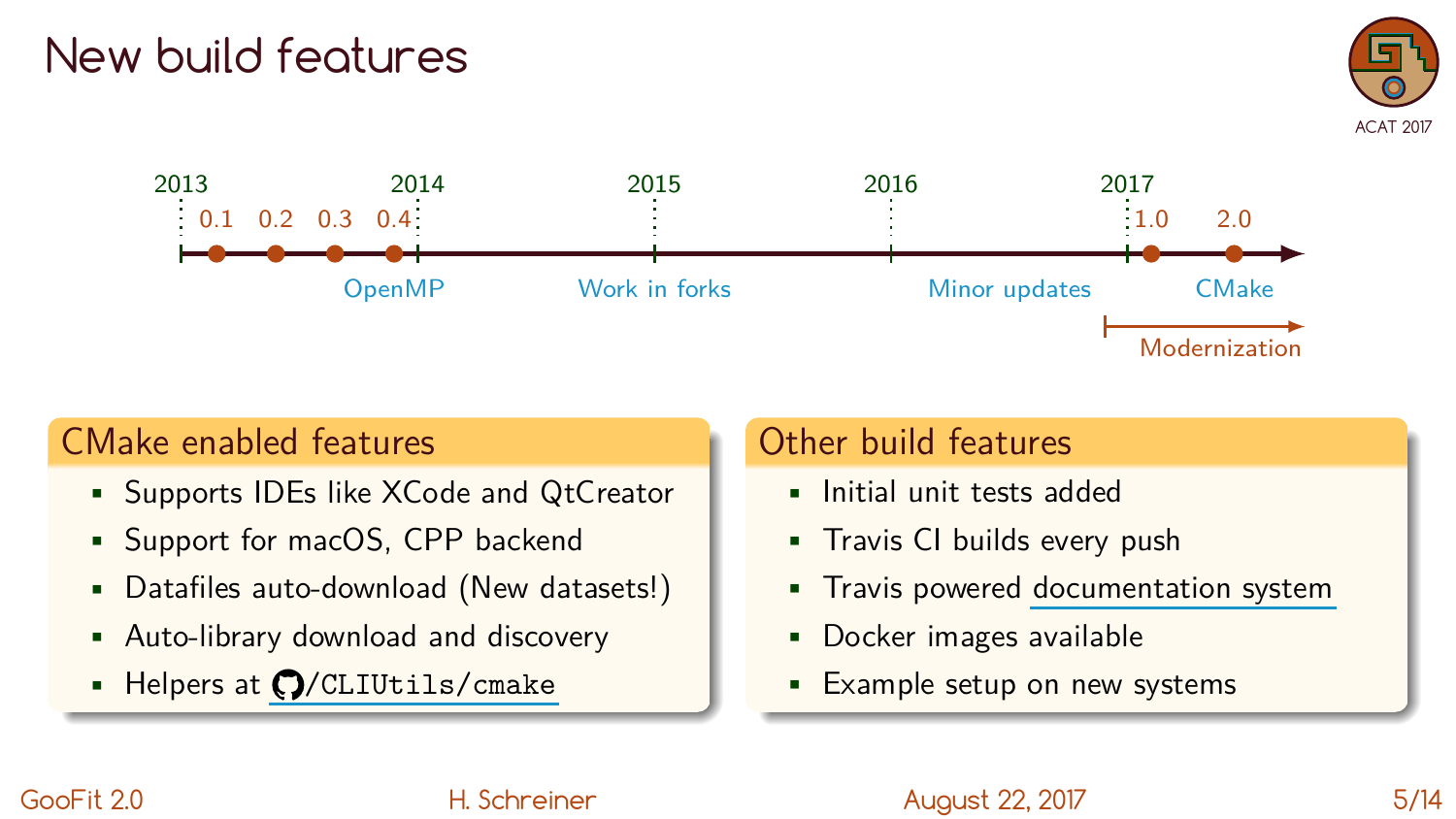# It's easy to get started



docker run -it ubuntu apt-get update

```
apt-get install -y git cmake make g++
git clone --branch=stable https://github.com/GooFit/GooFit.git
cd GooFit
make
```
### Simple installation

- More systems [available on](https://github.com/GooFit/GooFit/blob/master/docs/SYSTEM_INSTALL.md)  $\Omega$
- Or use Docker images: goofit/goofit-omp and goofit/goofit-cuda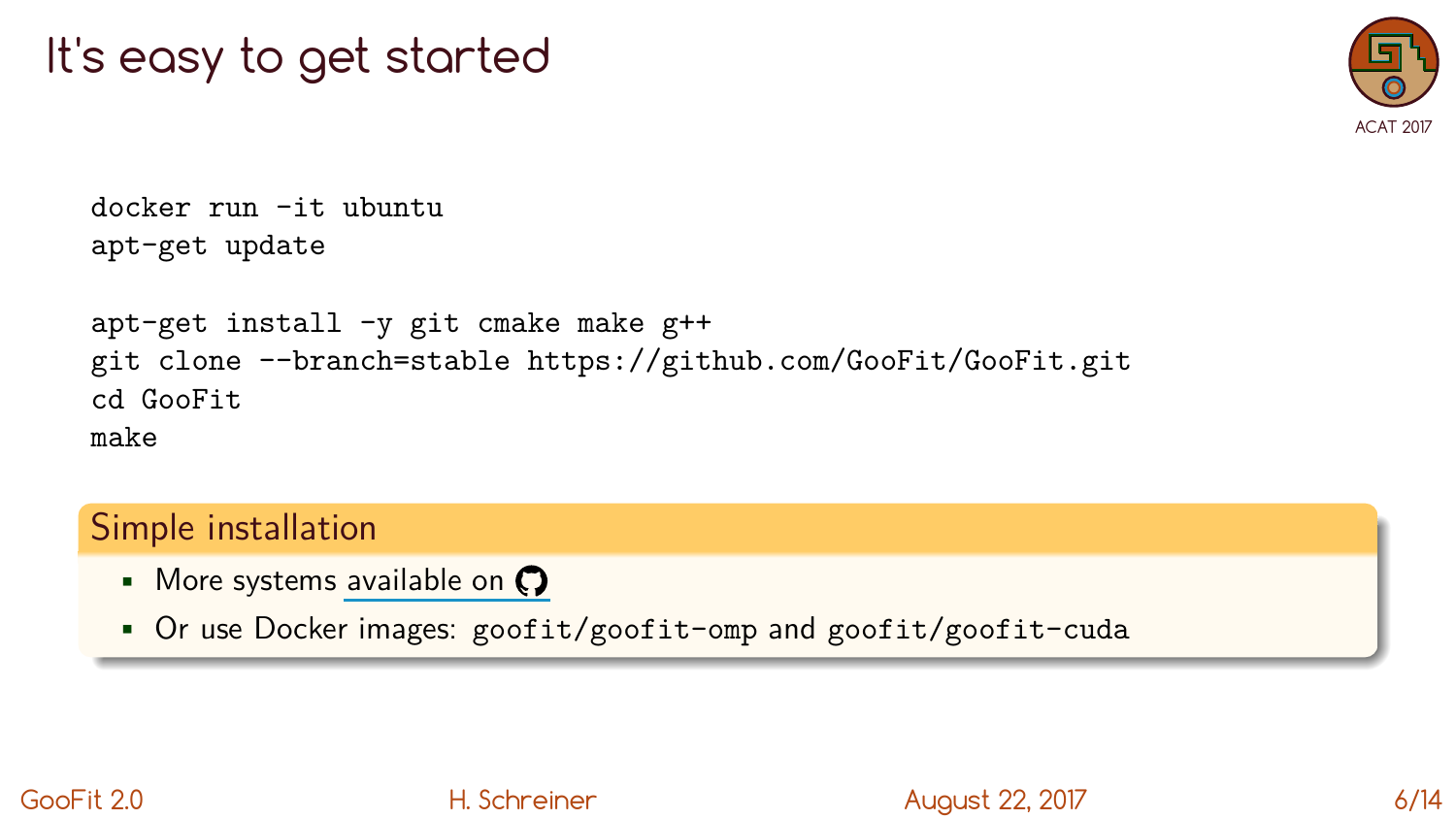# New design features



### New design features

- $\bullet$  C++11, extensive code cleanup
- Color logging, optimization warnings
- Simultaneous fit to disjoint datasets
- MPI support (GPUs or nodes)
- Optimizations for newer NVIDIA cards

```
ACAT 2017
```
./MyAnalysis generate\_toy --params=file.ini --release K892 mass  $-412=0.3$ --plot

## $\bigcirc$ [/CLIUtils/CLI11](https://github.com/CLIUtils/CLI11) BSD

- Command line parser using  $C++11$
- Help generation, Subcommands, validation, config files, 100% test coverage
- Designed to support toolkit customization

## [/GooFit/Minuit2](https://github.com/GooFit/Minuit2) LGPLv2.1

- Extracted from ROOT 6.08, no changes
- Full CMake build system

#### [GooFit 2.0](#page-0-0) H. Schreiner August 22, 2017 7/14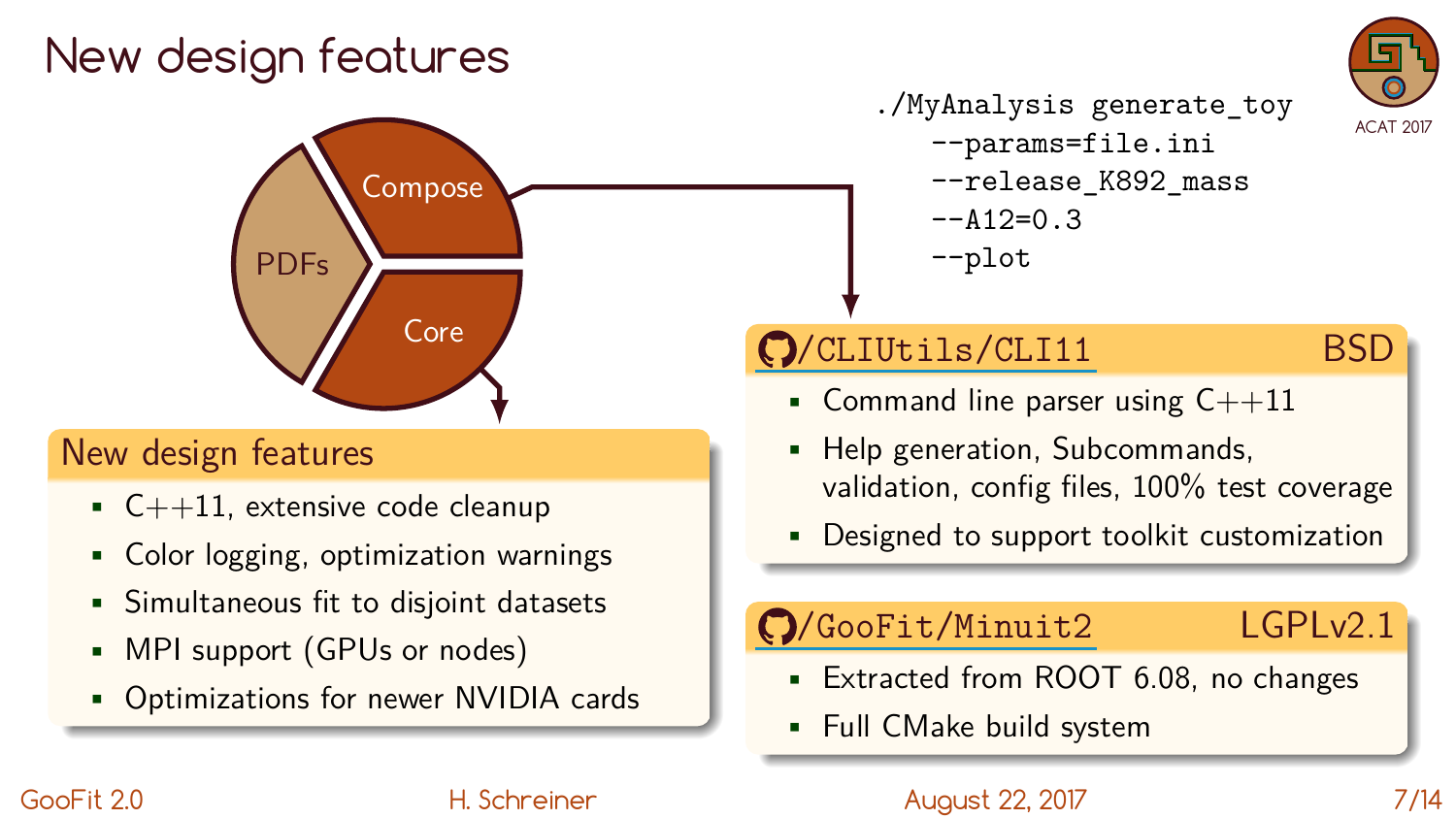# New physics features



## Three body time-dependent amplitude analyses (TDAA)

- Mixing in  $D^0 \to \pi^+\pi^-\pi^0$  TDAA (BaBar) [\[Phys.Rev. D93 \(2016\) no.11, 112014\]](http://inspirehep.net/record/1441203)
- Mixing and CP violation search in  $D^0 \to K^0_S \pi^- \pi^+$ , TDAA (LHCb) [\[CERN-THESIS-2015-348\]](http://inspirehep.net/record/1503629) (paper in preparation)

### Four body time-integrated and time-dependent amplitude analyses

• Mixing parameters in  $D^0 \to K^+\pi^-\pi^+\pi^-$  TDAA (LHCb) [\[CHEP 2016\]](http://inspirehep.net/record/1514733)

## Toy Monte Carlo generation using  $\Omega/M$ ultithreadCorner/MCBooster

• MIPWA in GooFit, such as  $D^+ \rightarrow h^-h'^+h'^+$  (LHCb) [\[CHEP 2016\]](http://inspirehep.net/record/1516800)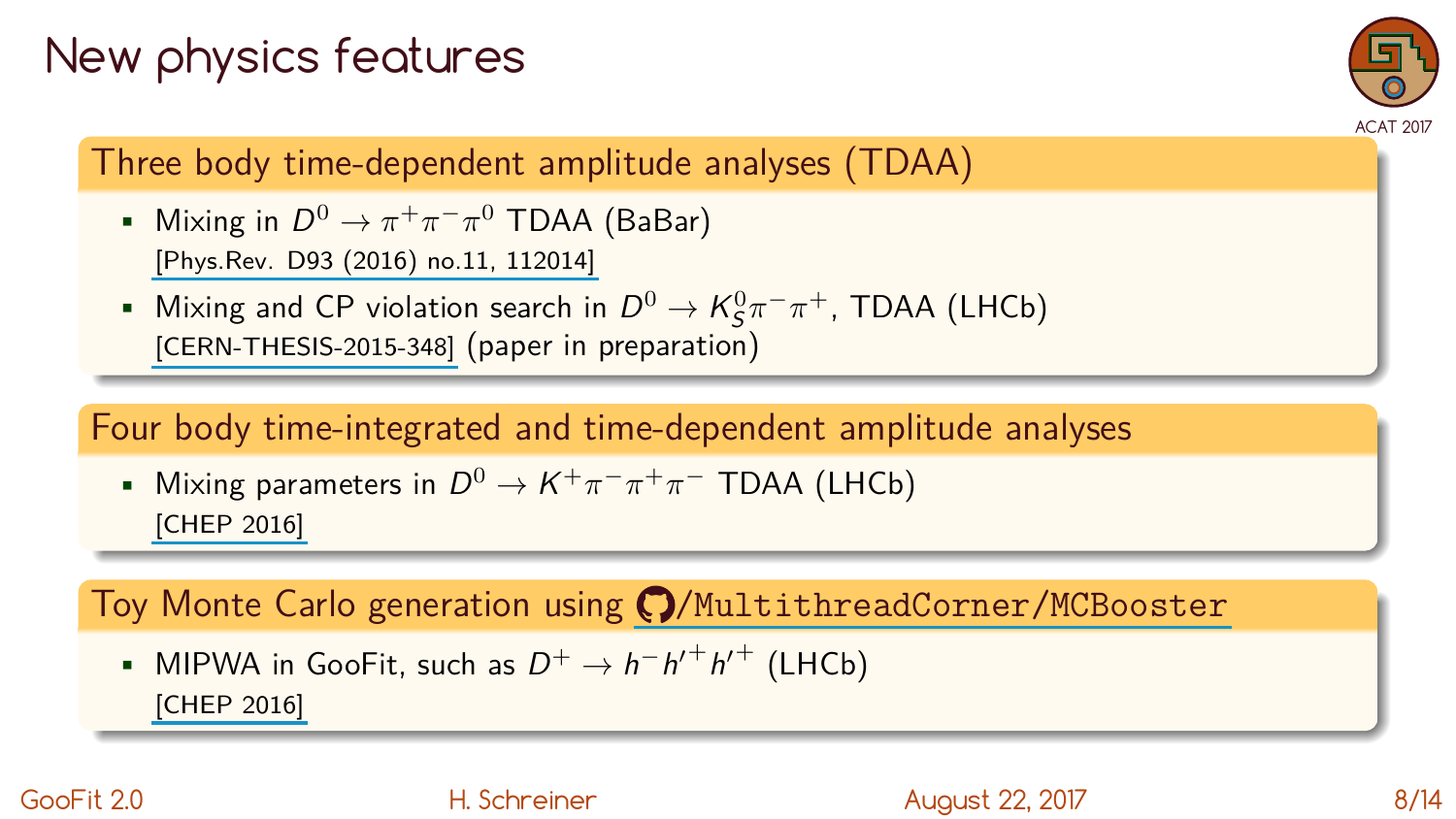# GooFit 2.1: Python bindings

pip install scikit-build cmake pip install -v goofit

Downloads and installs all of GooFitl





#### Prototype in GooFit 2.0

- Intended to be interface to composition
- All backends supported
- Only one PDF in GooFit 2.0
- Using CMake and PyBind11

## Working on features **2.1** Himadri Pandey

- All PDFs added, including composition PDFs
- [Install development version](https://pypi.python.org/pypi/goofit/) with pip
- Pythonization of objects ongoing
- Converting/adding examples/documentation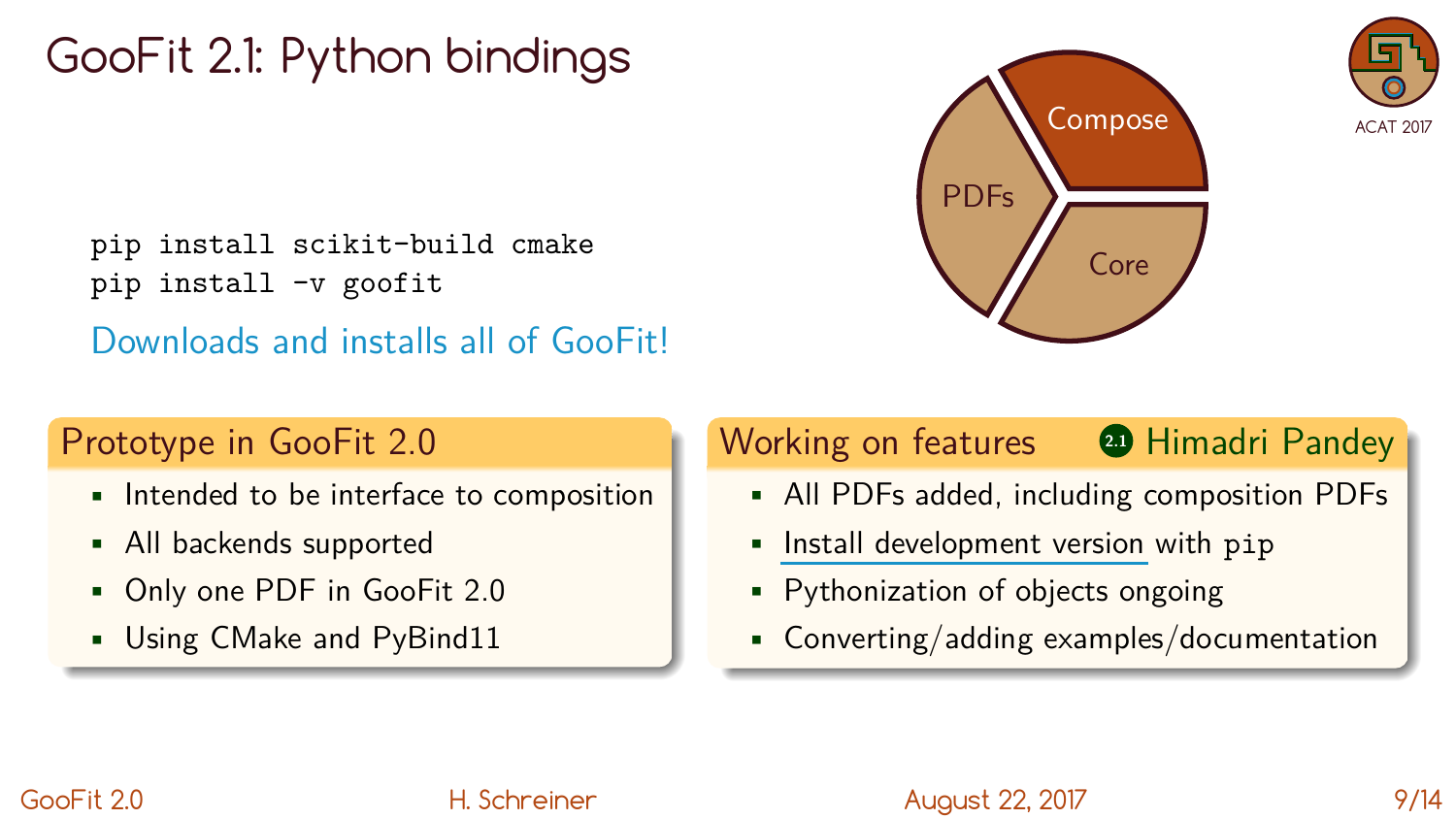# GooFit 2.1: Python bindings example

```
from goofit import *
import numpy as np
```

```
xvar = Variable("xvar", -10, 10)xdata = UnbinnedDataSet(xvar)
npdata = np.random.normal(1, 2.5, 100000)xdata.from_numpy([npdata], filter=True)
```

```
mean = Variable("mean", 0, -10, 10)sigma = Variable("sigma", 1, 0, 5)gauss = GaussPdf("gauss", xvar, mean, sigma)
```

```
exppdf.fitTo(data)
```

```
grid, values = gauss.evaluatePdf(xval)
```
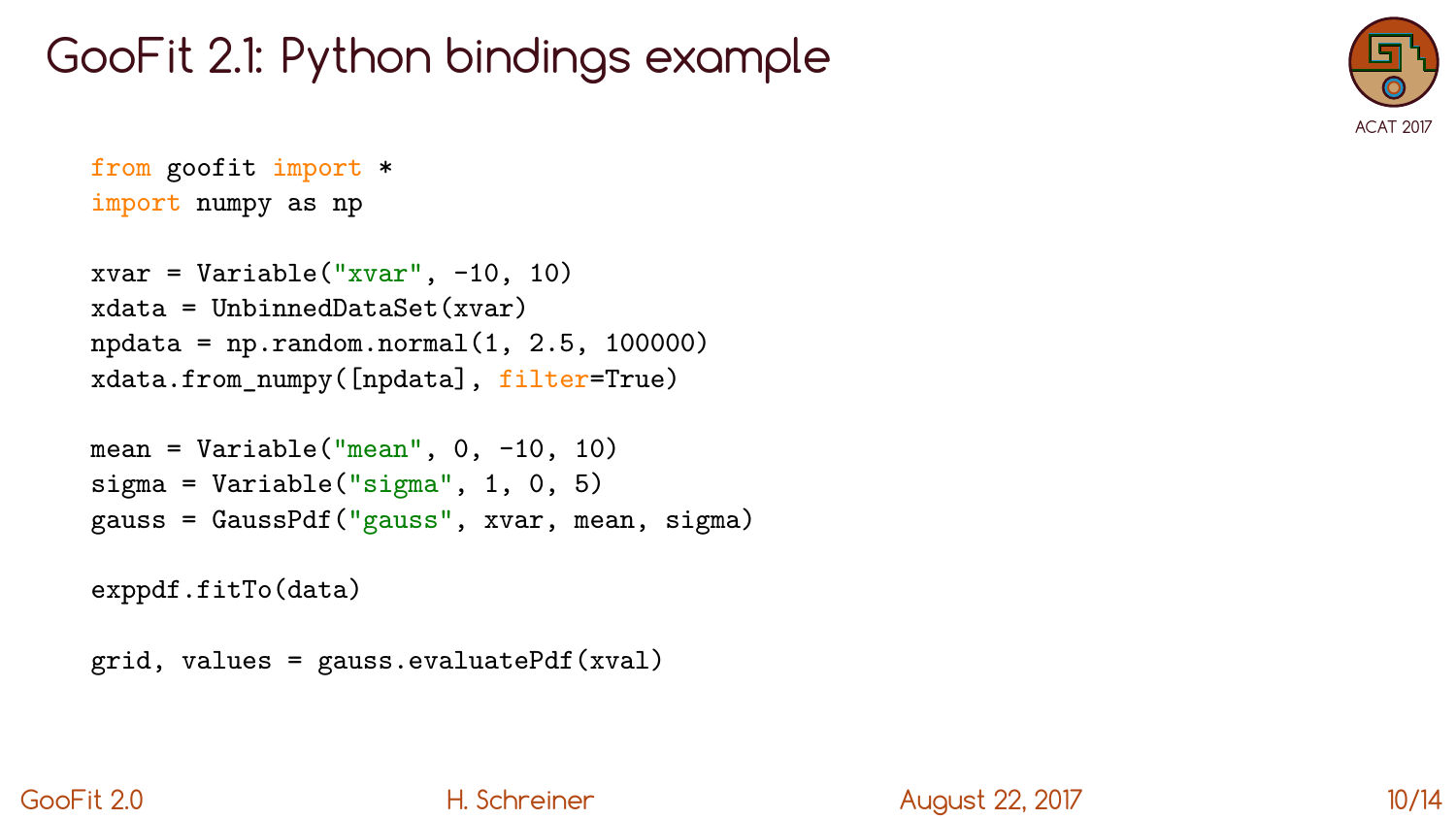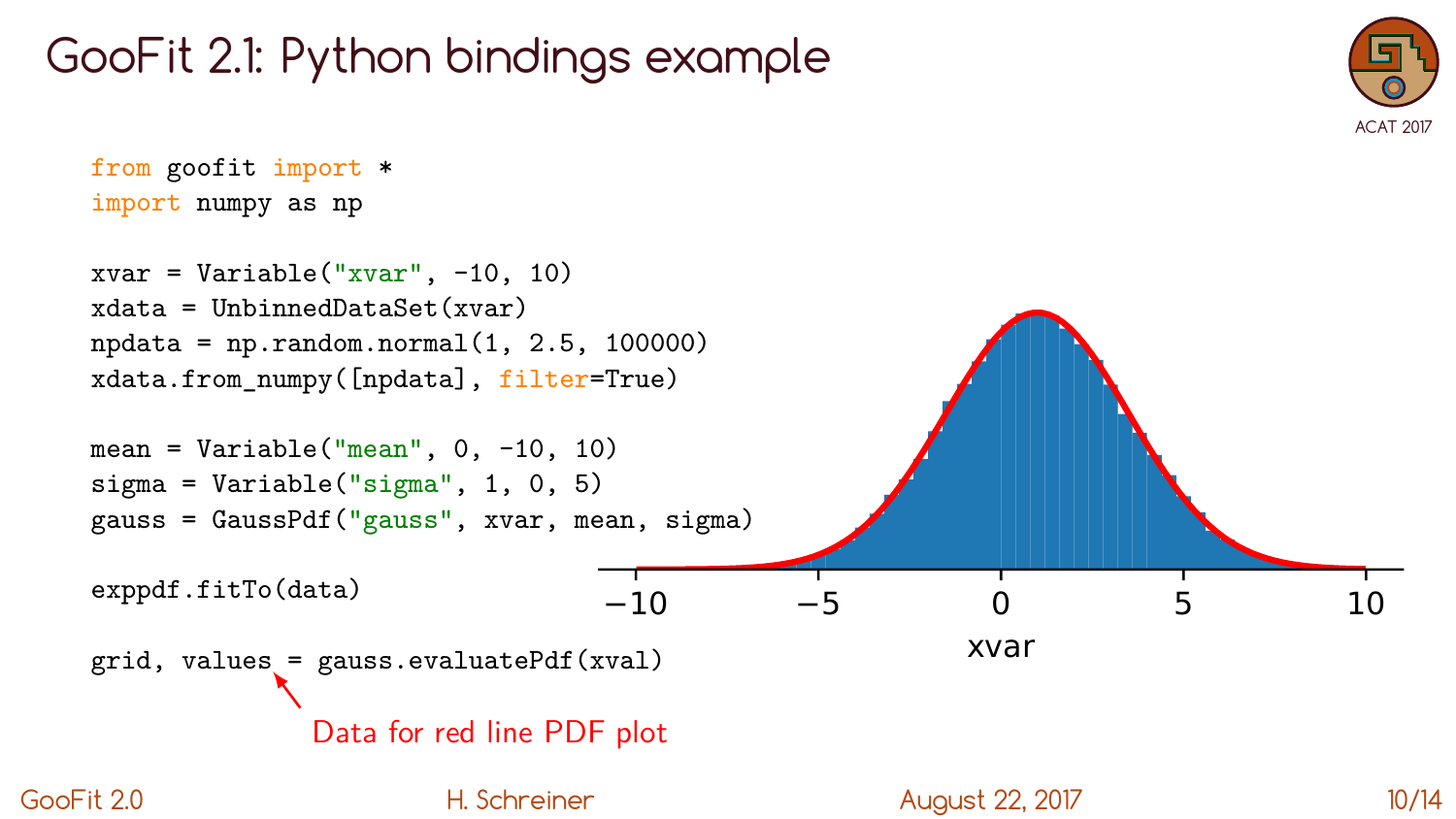## GooFit future



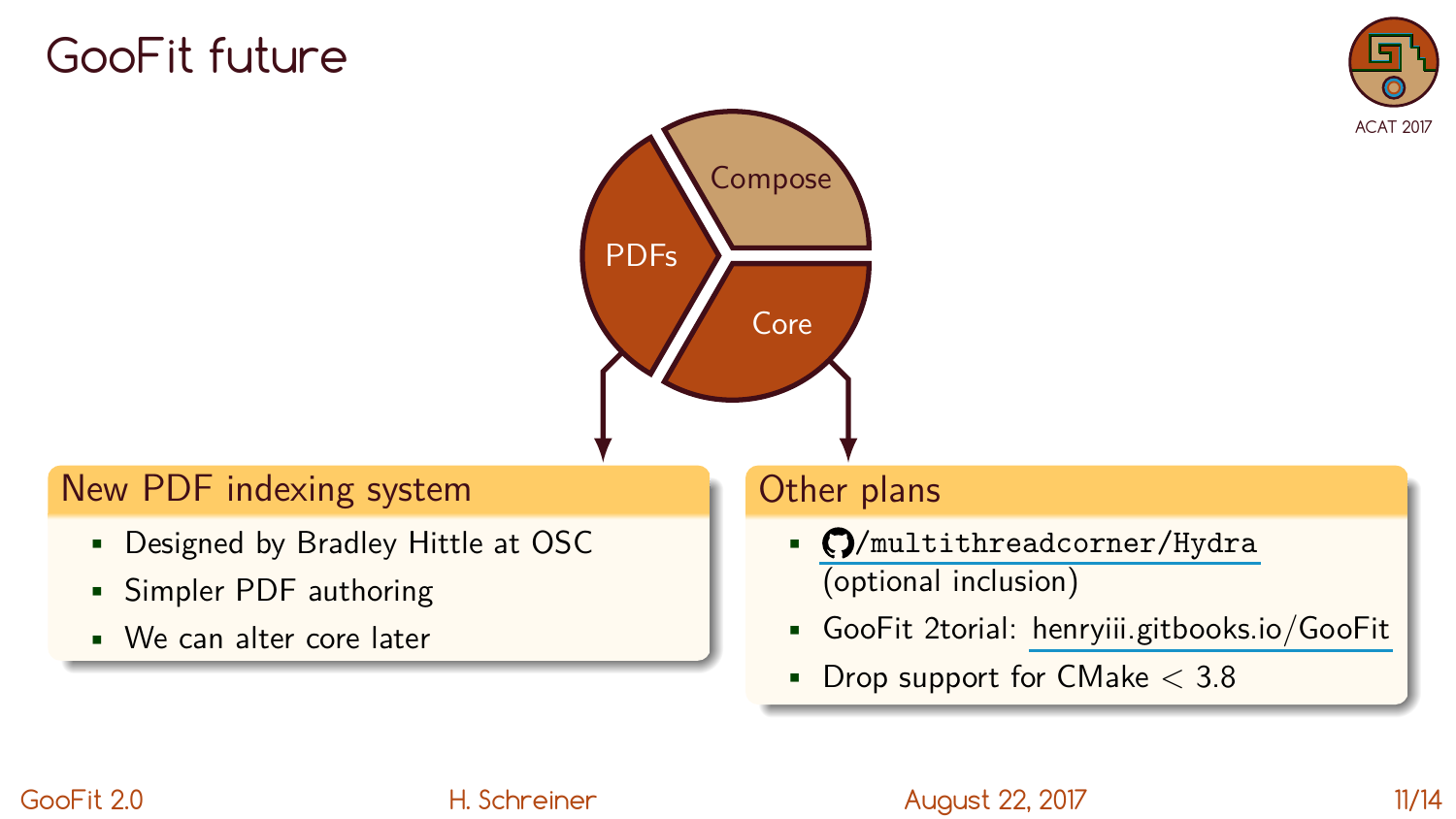# **Summary**





#### GooFit 2.0 Available now

- Much easier to start using
	- $\blacktriangleright$  Automated CMake builds
	- $\triangleright$  More supported platforms including macOS
	- $\blacktriangleright$  Easy backend selection: OpenMP, CUDA, CPP, partial TBB
- More examples and PDFs
- Added example datasets
- Added MPI and performance enhancements

### GooFit 2.1 Coming soon

- Python bindings for composition
- Development releases on PyPI now

### GooFit 2.x series

- Simpler PDF authoring
- Extended documentation
- Hydra inclusion
- CMake  $3.8+$  requirement

[GooFit 2.0](#page-0-0) **H. Schreiner August 22, 2017** 12/14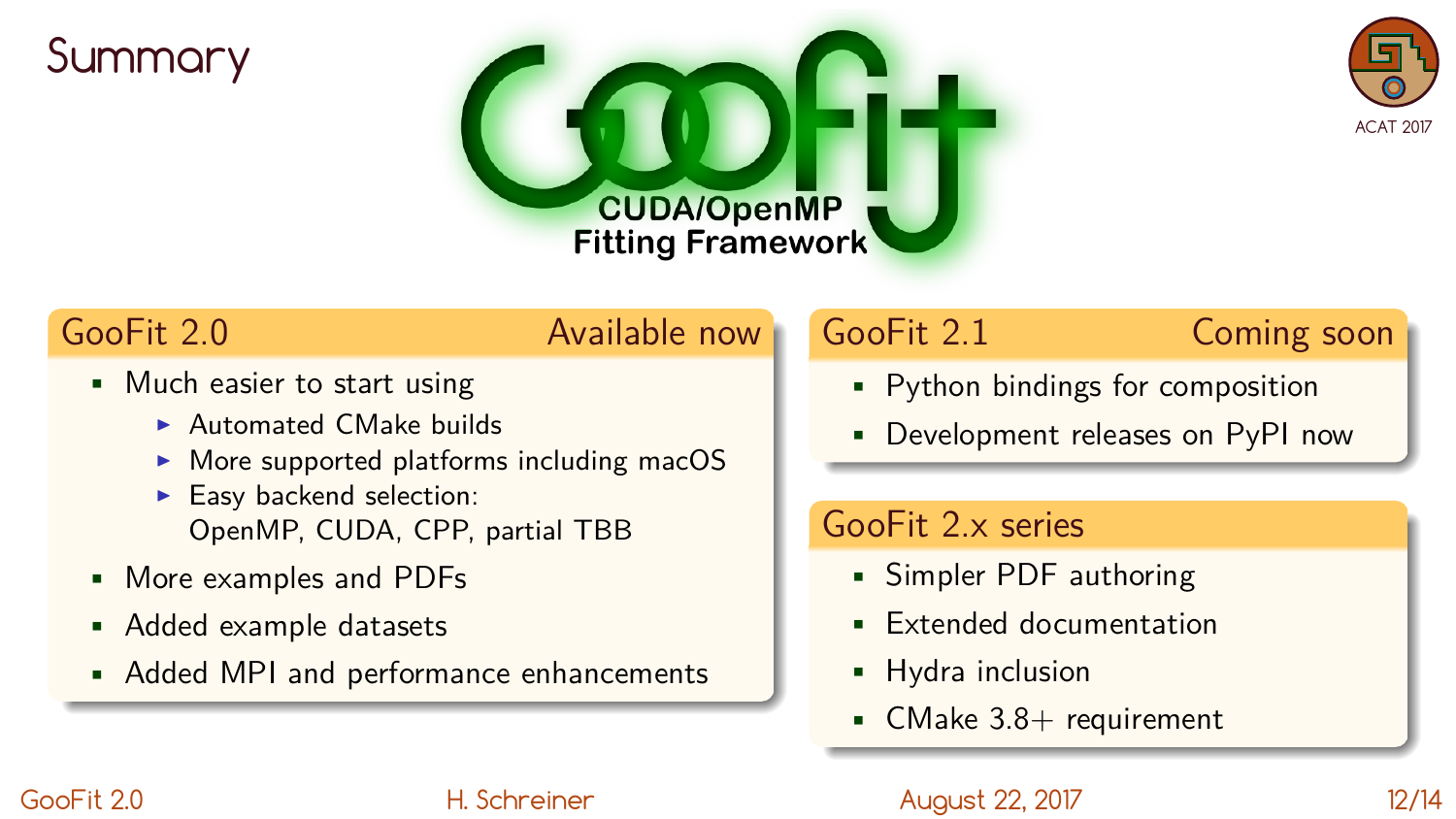# Acknowledgments



- A. Augusto Alves Jr.
- Rolf Andreassen
- Christoph Hasse
- Bradley Hittle
- Zachary Huard
- Brian Maddock
- Himadri Pandey
- Michael Sokoloff
- Liang Sun
- Karen Tomko

Development of GooFit 2.x is supported under NSF grant PHY-1414736. GooFit was originally developed under PHY-1005530. Any opinions, findings, and conclusions or recommendations expressed in this presentation are those of the developers and do not necessarily reflect the views of the National Science Foundation.



[goofit.github.io](https://goofit.github.io)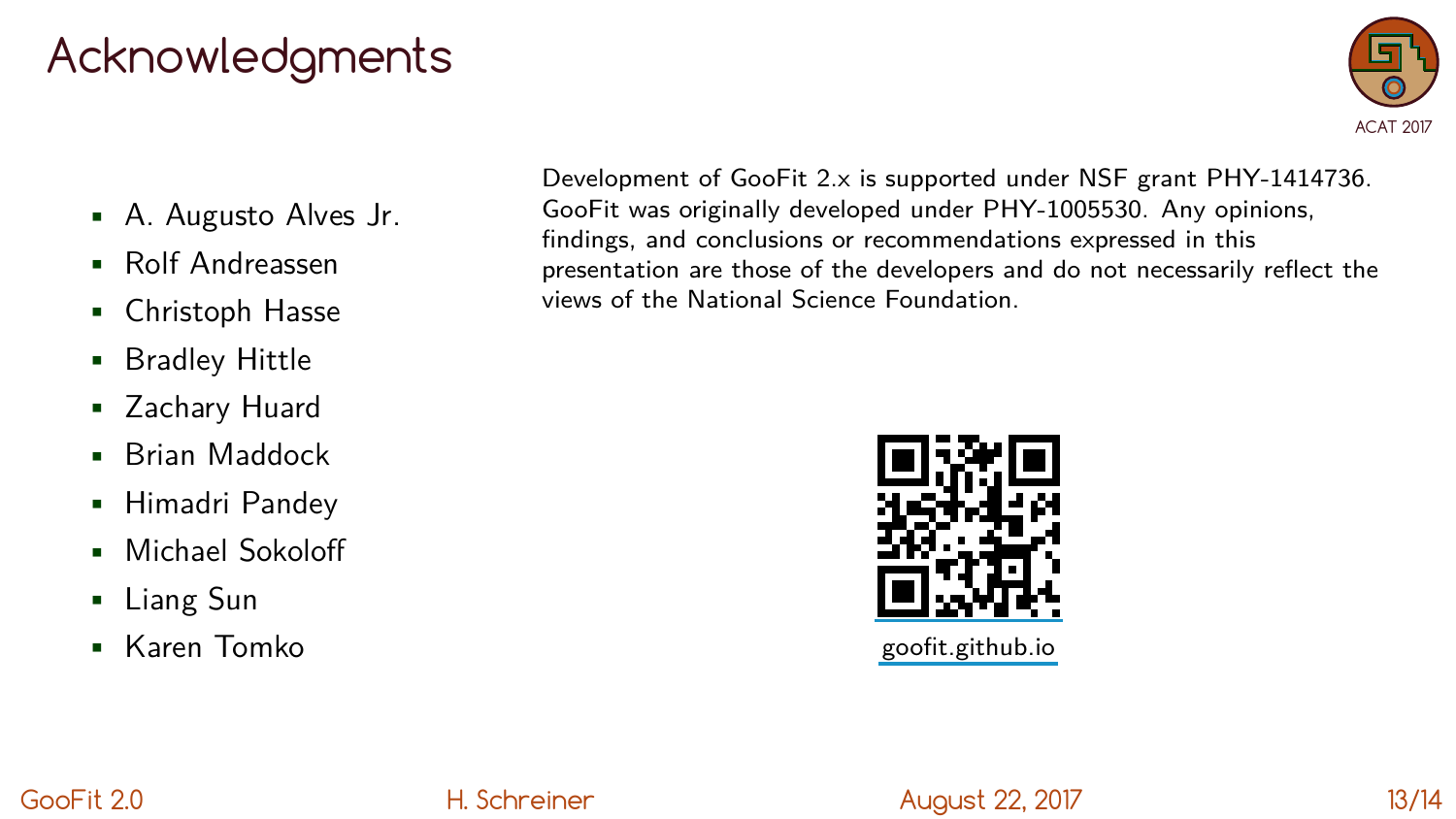



henry.schreiner@uc.edu

## Give our projects a try and a star on  $\Omega$ !

[/GooFit/GooFit](https://github.com/GooFit/GooFit) [/GooFit/Minuit2](https://github.com/GooFit/Minuit2) [/CLIUtils/CLI11](https://github.com/CLIUtils/CLI11)  $\Omega$ [/CLIUtils/cmake](https://github.com/CLIUtils/cmake) [/multithreadcorner/Hydra](https://github.com/multithreadcorner/Hydra)

[GooFit 2.0](#page-0-0) H. Schreiner August 22, 2017 14/14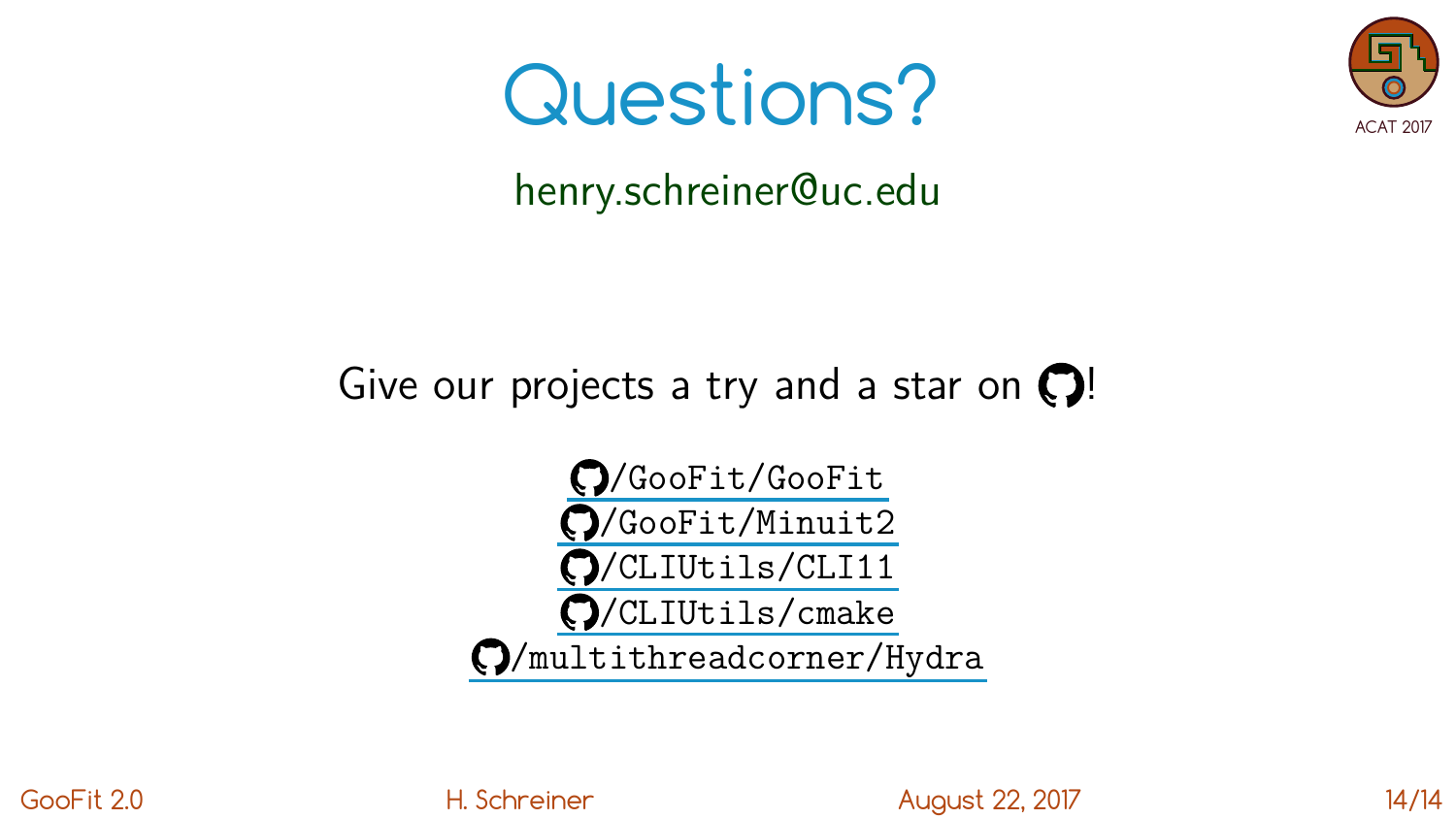# Running Timing Examples



#### General notes

• You can pick cards with the prefix: CUDA\_VISIBLE\_DEVICES=0,1

#### $\pi\pi\pi^0$

- time ./pipipiODPFit canonical dataFiles/cocktail pp 0.txt --blindSeed=0
- time mpiexec -np 2 ./pipipi0DPFit canonical dataFiles/cocktail\_pp\_0.txt --blindSeed=0

### ZachFit

- time ./zachFit 0 1
- time mpiexec -np 2 ./zachFit 0 1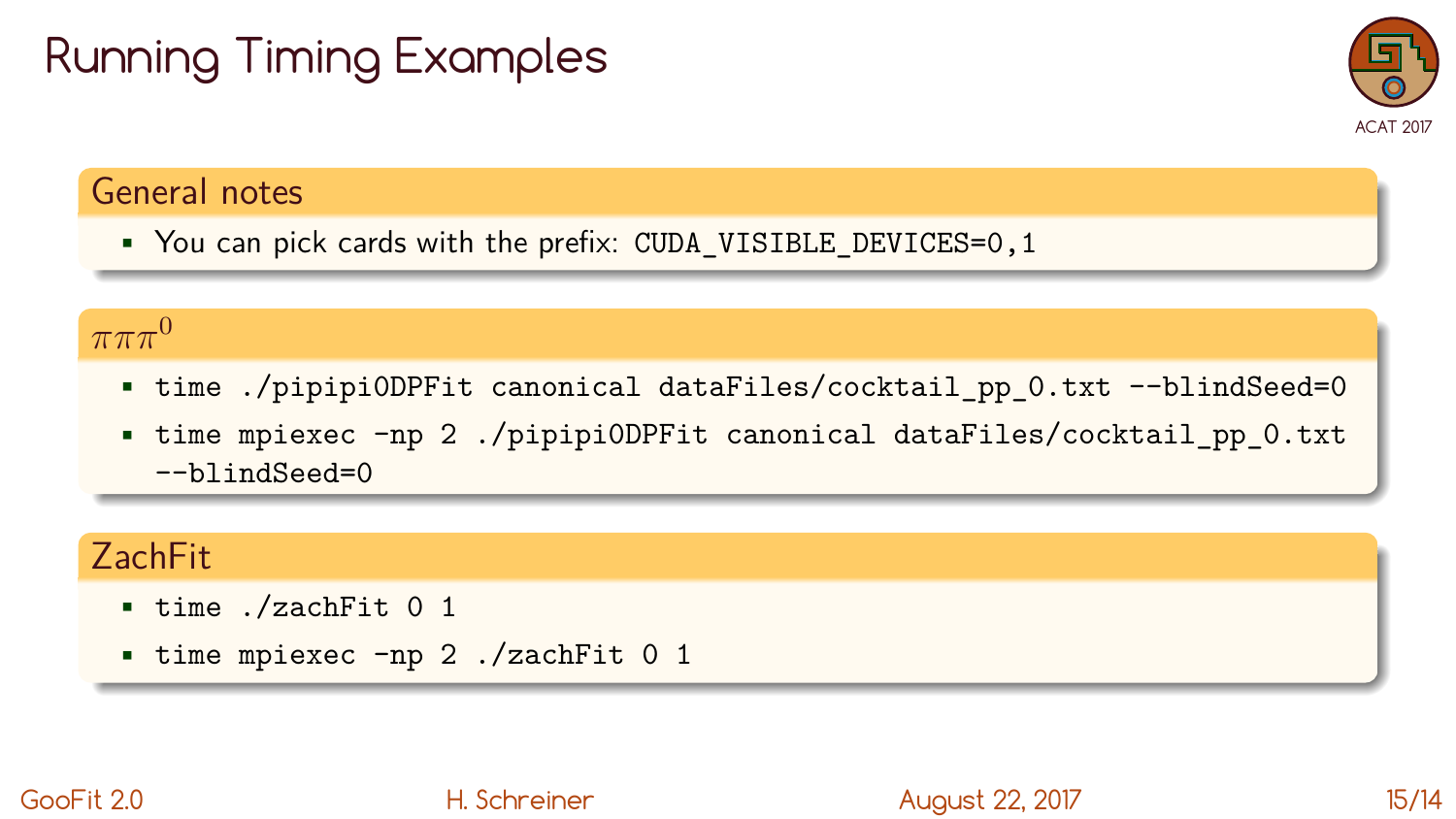# Command line parsing



```
./MyAnalysis generate_toy
      --params=file.ini
      --release K892 mass
      -412=0.3--plot
```
### Recurring theme

- Analyses require  $40+$  options and multiple procedures
- Found a lot of duplicated code for argument parsing
- Many bugs related to parsing (usually segfaults)
- Needed powerful solution, with direct access to values